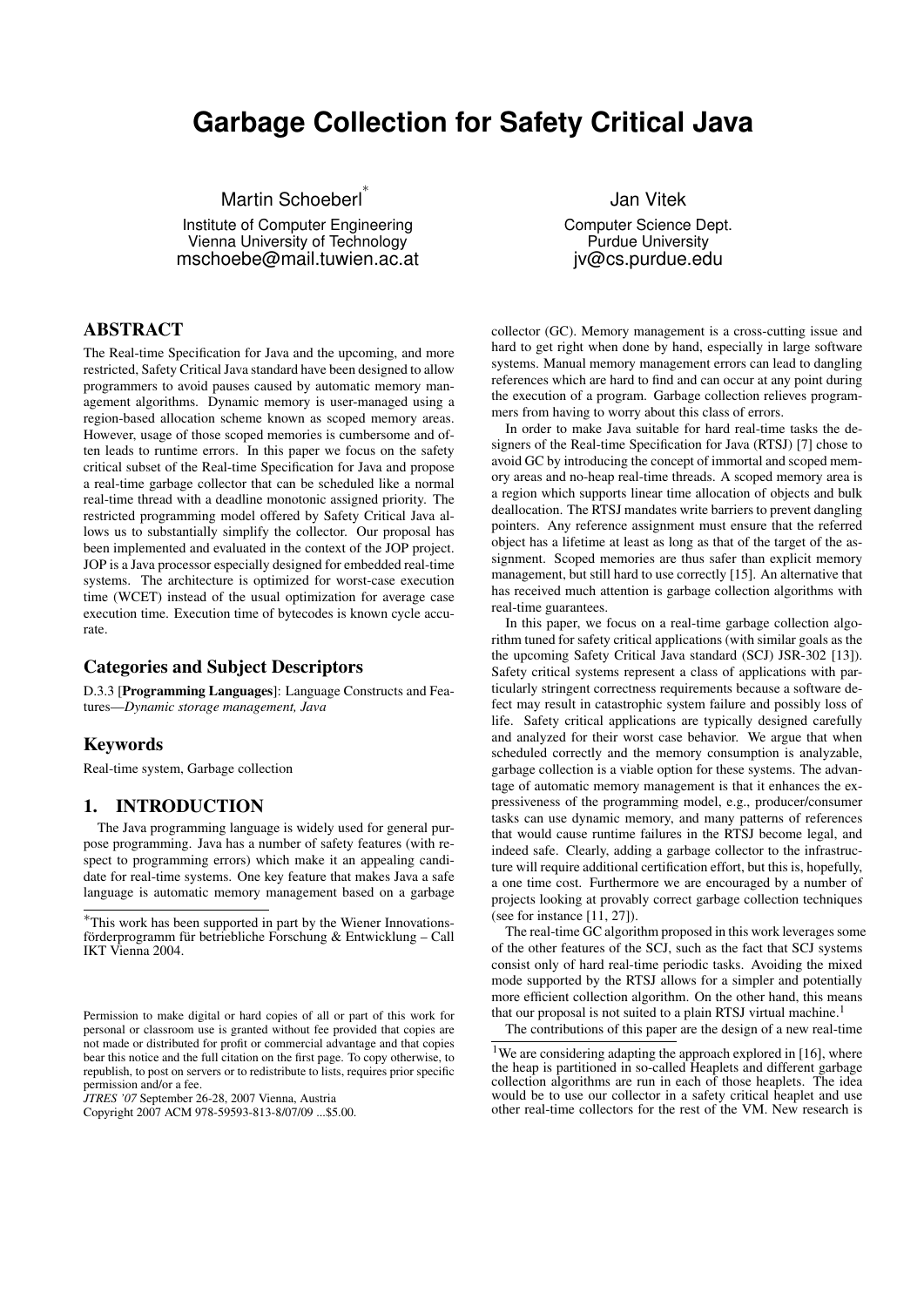garbage collection algorithm suited for use in safety critical systems and its implementation in the JOP embedded Java processor. Our preliminary evaluation suggests that our the new algorithm is efficient and has highly predictable behavior.

The paper is organized as follows. We start, in Section 2, with a presentation of the salient points of the proposed Safety Critical Java standard. Section 3 places our new algorithm in the context of existing real-time collectors. Section 4 describes the real-time GC algorithm. A brief description of the implementation on JOP is given in Section 5. We evaluate the maximum blocking time due to the GC thread in Section 6 and conclude the paper in Section 7.

# 2. SAFETY CRITICAL JAVA

Puschner and Wellings were the first to consider the concerns of safety- and mission-critical systems in the context of the RTSJ for Java [17]. Their proposal adopts the approach pioneered by the Ravenscar tasking profile for Ada [8] which defined a strict subset of the Ada language for high-integrity systems. This work was later refined by Schoeberl et al. [24].

In this paper we focus on the Safety Critical Java (SCJ) specification, a new standard for safety critical applications which is being drafted by the JSR 302 expert group.

We should note that JSR 302 has not been finalized, thus our presentation gives an overview of work in progress. Furthemore, our proposal of real-time garbage collection to SCJ is an extension of the proposed standard.

This draft JSR 302 standard, like previous work, defines a strict subset of the RTSJ which is intended to provide a programming model suited to a large class of safety critical applications. Restricting the features of the RTSJ is intended to make programs more amenable to worst case analysis and manual or automatic validation. The SCJ is structured in three increasingly expressive levels: Level 0 restricts applications to a single threaded cyclic executive, level 1 assumes a single "mission" with a static thread assignment, and level 2 is a multi-mission model with dynamic thread creation. This paper focuses on level 1 which is expected to cover a large number of existing SC applications. It should be noted that while all levels are designed to run on a vanilla RTSJ VM, it is expected that vendors will provided implementations that are optimized for the particular features of each level.

### 2.1 SCJ Level 1

Level 1 of the SCJ requires that all threads be defined during an initial *initialization* phase. This phase is run only once at virtual machine startup. The second phase, called the *mission* phase, begins only when all threads have been started. This phase runs until virtual machine shutdown. Level 1 supports only two kinds of schedulable objects: periodic threads and sporadic events. The latter can be generated by either hardware or software. This restrictions keeps the schedulability analysis simple. In SCJ priority ceiling emulation is the default monitor control policy. The default ceiling is top priority.

The Java wait and notify primitives are not allowed in SCJ level 0 and 1. This further simplifies analysis. The consequence is that a thread context switch can only occur if a higher priority thread is released or if the current running thread yields (in the case of SCJ by returning from the run() method).

In the RTSJ, periodic tasks are expressed by unbounded loops with, at some point, a call to the waitForNextPeriod() (or wFNP() for short) method of class RealtimeThread. This has the effect of yielding control to the scheduler which will only wake the thread

package javax.safetycritical;

public abstract class RealtimeThread {

```
protected RealtimeThread(RelativeTime period,
        RelativeTime deadline,
        RelativeTime offset, int memSize)
    protected RealtimeThread(String event,
        RelativeTime minInterval,
        RelativeTime deadline, int memSize)
    abstract protected boolean run();
   protected boolean cleanup() {
        return true;
    }
public abstract class PeriodicThread
        extends RealtimeThread {
   public PeriodicThread(RelativeTime period,
        RelativeTime deadline,
        RelativeTime offset, int memSize)
   public PeriodicThread(RelativeTime period)
```
}

}

#### Figure 1: Periodic thread definition for SCJ

```
new PeriodicThread(
    new RelativeTime(...)) {
        protected boolean run() {
            doPeriodicWork();
            return true;
        }
};
```
#### Figure 2: A periodic application thread in SCJ

when its next period starts or shortly thereafter. In SCJ, as a simplification, periodic logic is encapsulated in a run() method which is invoked at the start of every period of a given schedulable object. When the thread returns from run() it is blocked until the next period.

Figure 1 shows part of the definition of the SCJ thread classes from  $[24]^2$ . Figure 2 shows the code for a periodic thread. This class has only one run() method which performs a periodic computation.

The loop construct with wFNP() is not used. The main intention to avoid the loop construct, with the possibility to split application logic into *mini* phases, is simplification of the WCET analysis. Only a single method has to be analyzed per thread instead of all possible control flow path between wFNP() invocations.

We contrast the SCJ threading with Figure 3 where a periodic RTSJ thread is shown. Suspension of the thread to wait for the next period is performed by an explicit invocation of wFNP(). The coding style in this example makes analysis of the code more difficult than necessary. First the initialization logic is mixed with the code of the mission phase, this means that a static analysis may

needed to address issues of pointers that cross heaplets.

<sup>2</sup>These are similar to the draft JSR 302 class definitions, but as the specification is still in the process of being finalized we choose to use the classes available in the infrastructure we use for our implementation.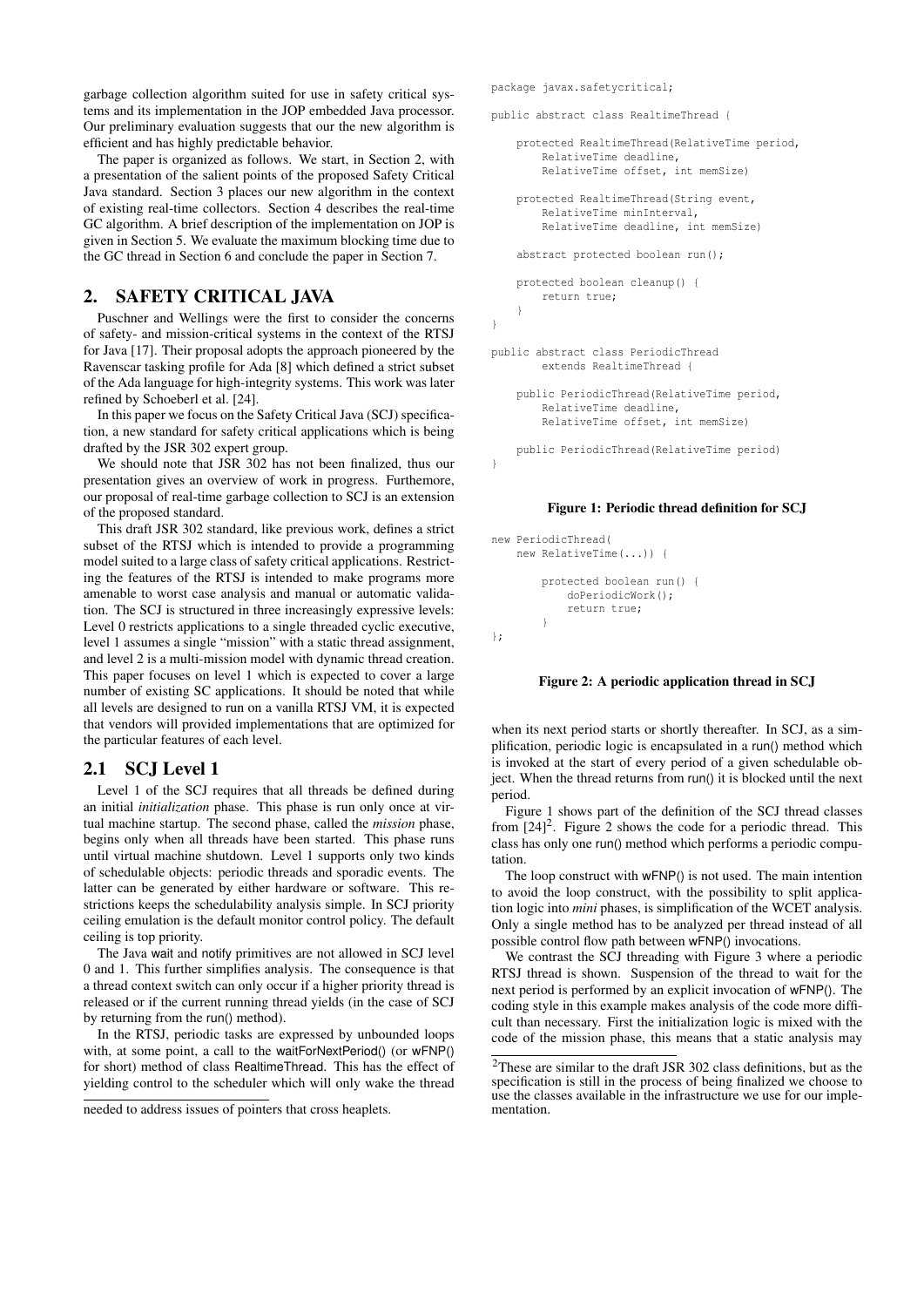```
public void run() {
    State local = new State():
    doSomeInit();
    local.setA();
    waitForNextPeriod();
    for (::) {
        while (!switchToB()) {
            doModeAwork();
            waitForNextPeriod();
        }
        local.setB();
        while (!switchToA()) {
            doModeBWork();
            waitForNextPeriod();
        }
        local.setA();
    }
}
```
### Figure 3: Possible logic for a periodic thread in the RTSJ

be required to discover the boundary between the startup code and the periodic behavior. The code also performs mode switches with calls to wFNP() embedded in the logic. This makes the worst case analysis more complex as calls to wFNP() may occur anywhere and require deep understanding of feasible control flow paths. Another issue, which does not affect correctness, is the fact that object references can be preserved in local variables across calls to wFNP(). As we will see later this has implications for the GC.

### 2.2 SCJ and Memory Management

The issue of memory management in the SCJ is under vigorous discussion. On the one hand, in order to certify applications at, for instance, the DO178, Level A [19] it is necessary to prove that no runtime exception will occur. The burden of proof is high with RTSJ-style scoped memory as any reference read or write can, potentially, throw a memory access exception. On the other hand, mandating a real-time garbage collector does not seem practical for all applications. One possibility under investigation for SCJ is to use an ownership type system inspired by [26, 1]. This type system would ensure that scoped memory is used safely. This would have the advantage that no changes to the virtual machine are required and would provide strong correctness guarantees. But, a drawback of any static approach is that it restricts the set of valid programs. It is not clear how restrictive the proposed type system will prove. We take a different approach in this paper as we believe that a realtime collector can be used for a large number of SCJ applications if the GC induced jitter can be bounded to a few microseconds and the overall performance impact remains acceptable.

SCJ has two interesting properties that may simplify the implementation of a real-time collector. Firstly, the split between initialization and mission phase, and secondly the simplified threading model (which also mandates that self-blocking operations are illegal in mission). During initialization of the application a SCJ virtual machine does not have to meet any real-time constraints (other than possibly a worst case bound on the entire initialization phase). It is perfectly acceptable to use a non-real-time GC implementation during this phase – even a stop-the-world GC. As the change from initialization to mission phase is explicit, it is clear when the virtual machine must initiate real-time collection and which code runs during the mission phase.

Simplifying the threading model has the following advantage, if the collector thread runs at a lower priority than all other threads in the system, it is the case that when it runs *all* other threads have returned from their calls to run(). This is trivially true due to the priority preemptive scheduling discipline<sup>3</sup>. Any thread that has not returned from it's run() method will preempt the GC until it returns. This has the side effect that the GC will never see a root in the call stack of another thread. Therefore, the usually atomic operation of scanning call stacks can be omitted in the mission phase. We will elaborate on this in Section 4.3.

# 3. RELATED WORK

Work on real-time collection can be traced back to Baker's incremental copying collector [5]. Baker's idea was to decrease the intrusiveness of the collector by piggy-backing work onto mutator operations. To ensure consistency, a small piece of code, called a read barrier, is inserted by the compiler before every memory read to perform copying, and the allocation code is modified to perform a bounded amount of collection work. The worst-case in a program using Baker's collector involves a copy operation upon every read, and a (large) unit of collection work on every allocation. Hence, even though individual pauses are small, the worst case execution time of an allocation makes Baker's collector unsuitable for most hard real-time settings. Baker's collector is said to be *workbased*, in the sense that work done by the mutator leads to work by the collector. Bacon et al. [4] investigate different approaches to real-time collection. In Bacon's *time-based* system, the collector interleaves with the mutator at regular intervals. In [12] Henriksson proposes a collector that only becomes active during periods when the real-time tasks are idle. In both collectors, constant time read (or write) barriers are still needed to maintain consistency, and allocation must be made predictable (constant time, or linear in object size). The worst-case bounds on execution time in the mutator become more realistic, allowing the collector to be used in hard real-time systems.

### 4. REAL-TIME GC

To minimize the influence of GC work on real-time threads the collector must to be incremental with minimum blocking times. Moreover the GC should not penalize high priority threads with GC work.

# 4.1 GC Scheduling

The collector work can be scheduled either *work* based or *time* based. On a work based scheduling, as performed in [25], an incremental part of the collector work is performed at object allocation. This approach sounds quite natural as threads that allocate more objects have to pay for the collector work. Furthermore, no additional collector thread is necessary. The main issue with this approach is to determine how much work has to be done on each allocation – a non trivial question as collection work consists of different phases. A more subtle question is: Why should a high frequency (and high priority) thread increase its WCET by performing collector work that does not have to be done at that period? Leaving the collector work to a thread with a longer period will allow higher utilization of the system.

On a time based scheduling of the collector work, the collector runs in it's own thread. Scheduling this thread as a *normal* real-time thread is quite natural for a hard real-time system. The question is: which priority to assign to the collector thread? The Metronome collector [4] uses the highest priority for the collector.

<sup>&</sup>lt;sup>3</sup>If we would allow blocking in the application threads, we would also need to block the GC thread.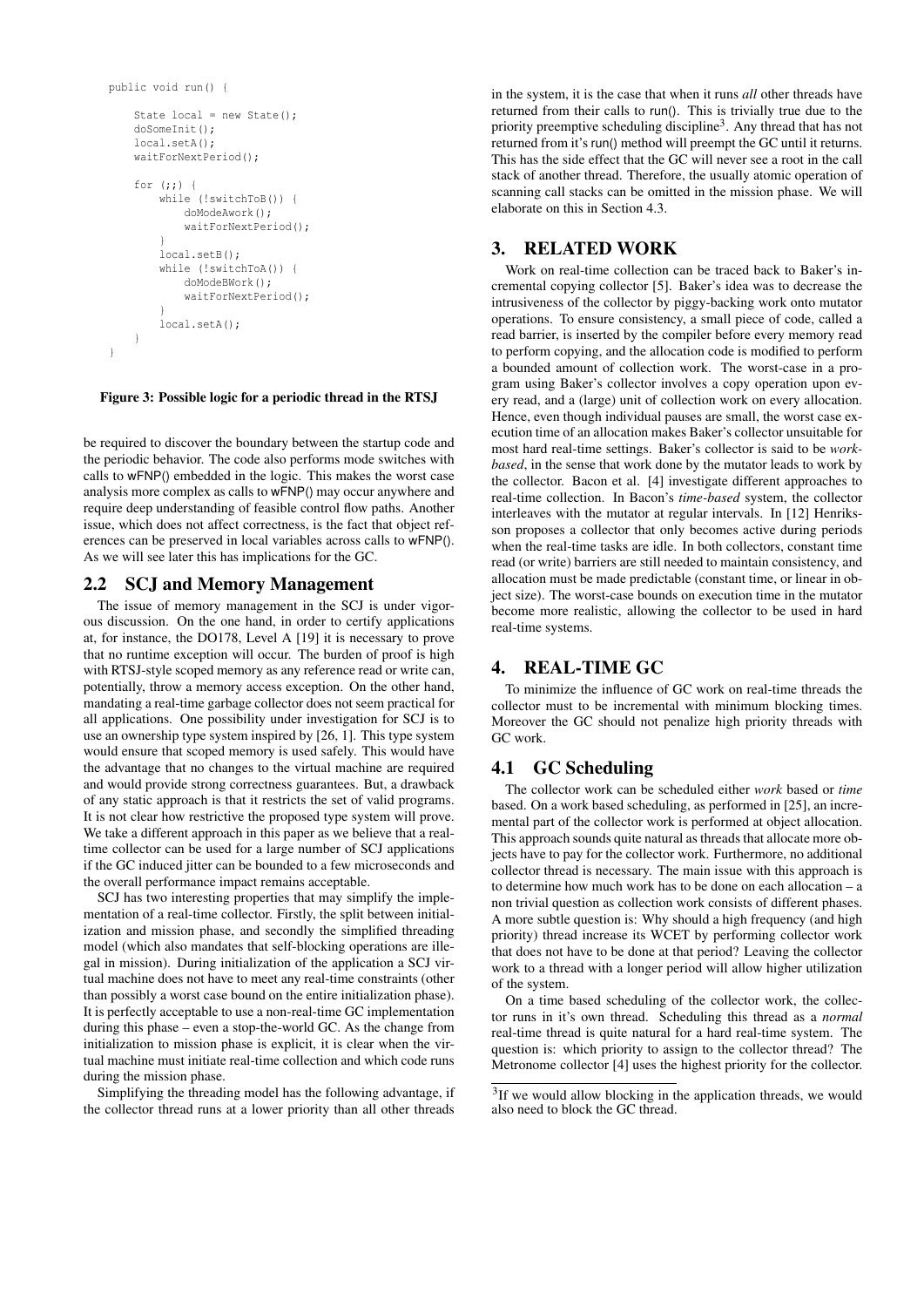Robertz and Henriksson [18] and Schoeberl [21] argue for the lowest priority. When building hard real-time systems the answer must take scheduling theory into consideration: the priority is assigned according to the period, either rate monotonic [14] or more general deadline monotonic [3]. Assuming that the period of the collector is the longest in the system and the deadline equals the period the collector gets the lowest priority.

### 4.2 The GC Period

GC work is inherently periodic. After finishing one round of collection the GC starts over. The important question is which is the *maximum* period the GC can be run so that the application will never run out of memory. Scheduling the GC at a shorter period does not hurt but decreases utilization.

For the calculation of the maximum GC period the maximum memory allocation of the periodic threads need to be known. For objects that live longer than the thread period (producer/consumer pairs) the maximum lifetime must be known. For a given heap size *H* the maximum GC period can be calculated [18, 21] as follows:

For *n* mutator threads with period *Ti* where each thread allocates  $a_i$  bytes of memory each period, the maximum collector period  $T_{GC}$ that guarantees that we will not run out of memory is

$$
T_{GC} \le \frac{H_{MC} - 3\sum_{i=1}^{n} a_i}{2\sum_{i=1}^{n} \frac{a_i}{T_i}}
$$
(1)

$$
T_{GC} \le \frac{H_{CC} - 4\sum_{i=1}^{n} a_i}{2\sum_{i=1}^{n} \frac{a_i}{T_i}}
$$
(2)

where *HMC* is the heap size of a mark-sweep-compact collector and *H<sub>CC</sub>* the heap size for a concurrent-copy collector.

Equation (1) and (2) can be extended to incorporate the maximum lifetime for objects used for communication between threads. We introduce the lifetime factor  $l_i$  for each producer/consumer pair  $\tau_i/\tau_c$  with periods  $T_i$  and  $T_c$  which is

$$
l_i = \begin{cases} 1 & \text{if } i \text{ is not normal threads} \\ 2\left\lceil \frac{T_c}{T_i} \right\rceil & \text{if } i \text{ for producer } \tau_i \text{ and consumer } \tau_c \end{cases}
$$
 (3)

The factor 2 in Equation (3) is for the worst case where  $\tau_c$  takes over all objects at the start of the period and frees them at the end. The resulting equations for the maximum collector periods are

$$
T_{GC} \le \frac{H_{MC} - \sum_{i=1}^{n} a_i l_i - 2 \sum_{i=1}^{n} a_i}{2 \sum_{i=1}^{n} \frac{a_i}{T_i}}
$$
(4)

and

$$
T_{GC} \le \frac{H_{CC} - 2\sum_{i=1}^{n} a_i l_i - 2\sum_{i=1}^{n} a_i}{2\sum_{i=1}^{n} \frac{a_i}{Ti}} \tag{5}
$$

From the two equations we see that the common belief that a copy collector needs two times the memory of a mark-compact collector is not true. For both collectors there has to be enough headroom at the collection start to fulfill two times the allocation requests during the GC cycle: one for the current cycle and one for the worst case floating garbage from the last cycle. The copy collector results in a slightly shorter GC period (or more memory consumption) as there has to be enough memory available for two times the memory for objects that are live at the GC cycle start, whereas for a mark-compact GC memory for one time the live data is needed. The proofs for the equations can be found in [21].

#### 4.3 SCJ Simplifications

The restrictions of the computational model for safety critical Java allow for optimizations of the GC. We can avoid atomic stack

scanning for roots and do not have to deal with exact pointer finding. Static objects, which would belong into immortal memory in the RTSJ, can be detected by a special GC cycle at transition to the mission phase. We can treat those objects specially and do not need to collect them during the mission phase. This static memory area is automatically sized.

It has to be noted that our proposal is extending JSR 302. Clearly, adding RTGC to SCJ reduces the importance of scopes and would likely relegate them to the small subset of applications where fast deallocation is crucial. Discussing the interaction between scoped memory and RTGC is beyond the scope of this paper.

### *4.3.1 Simple Root Scanning*

Thread stack scanning is usually performed atomically. Scanning of the thread stacks with a snapshot-at-beginning write barrier [28] allows optimization of the write barriers to only consider field access (putfield and putstatic) and array access. Reference manipulation in locals and on the operand stack can be ignored for a write barrier. However, this optimization comes at the cost of a possible large blocking time due to the atomicity of stack scanning.

A subtle difference between the RTSJ and the SCJ definition is the possibility to use local variables within run() (see example in Figure 3). Although handy for the programmer to preserve state information in locals,<sup>4</sup> GC implementation can greatly benefit from *not* having reference values on the thread stack when the thread suspenses execution.

If the GC thread has the lowest priority and there is no blocking library function that can suspend a real-time thread, then the GC thread will only run when all real-time threads are waiting for their next period – and this waiting is performed after the return from the run() method. In that case the other thread stacks are completely *empty*. We do not need to scan them for roots as the only roots are the references in static (class) variables.

For a real-time GC root scanning has to be exact. With conservative stack scanning, where a primitive value is treated as a pointer, possible large data structures can be kept alive artificially. To implement exact stack scanning we need the information of the stack layout for each possible GC preemption point. For a high-priority GC this point can be at each bytecode (or at each machine instruction for compiling Java). The auxiliary data structure to capture the stack layout (and information which machine register will hold a reference) can get quite large or require additional effort to compute [6].

#### *4.3.2 Static Memory*

A SCJ copying collector will perform best when all live data is produced by periodic threads and the maximum lifetime of newly allocated object is one period. However, some data structures allocated in the initialization phase stay alive for the whole application lifetime. In an RTSJ application this data would be allocated in immortal memory. With a real-time GC there is no notion of immortal memory, instead we will use the term *static* memory.<sup>5</sup> Without special treatment, a copying collector will move this data at each GC cycle. Furthermore, the memory demand for the collector increases by the amount of the static data.

As those static objects (mostly) live forever, we propose a solution similar to the immortal memory of the RTSJ. All data allo-

<sup>4</sup>Using multiple wFNP() invocations for local mode changes can also come handy. One of the authors has used this fact heavily in the implementation of a modem/PPP protocol stack.

 $5$ This is a slight misnomer – as object allocated in static memory are mutable and can die. In the context of the SCJ the latter is expected to be the exception.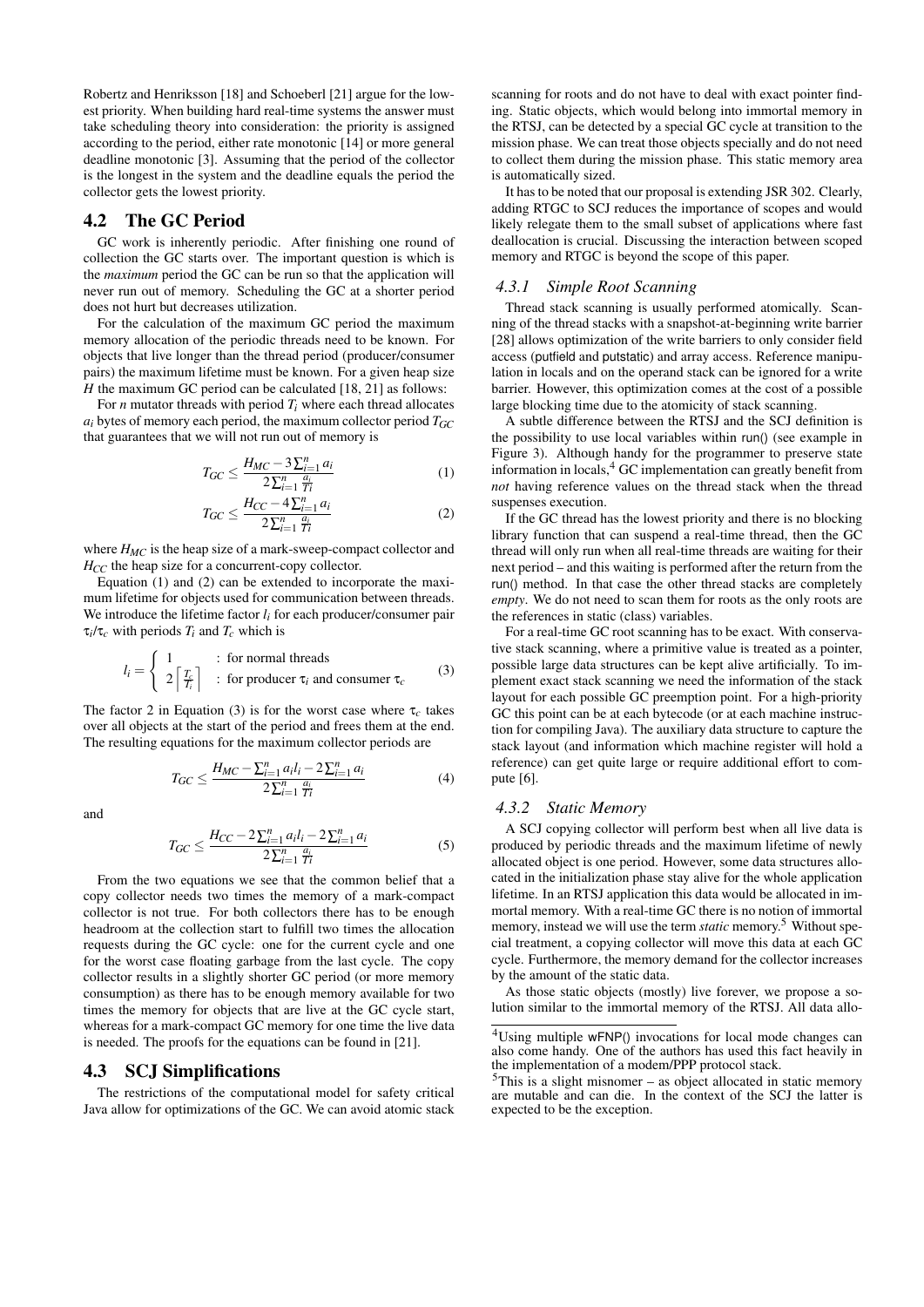cated during the initialization phase (where no application threads are scheduled) is considered potentially static. As part of the transition to the mission phase we perform a *special* collection cycle in a stop-the-world fashion. Objects that are still alive after this cycle are assumed to live forever and make up the *static* memory area. The remaining memory is used for the garbage collected heap.

The initialization phase and the transition to the mission phase are usually not time critical. However, there are classes of applications for which startup is critical, for example in avionics systems it is essential for the system to come up promptly after a momentary power failure. There are two potential solutions, one could trade initalization time GC against more copy work during the mission phase, or, as an alternative, one could push most of the initialization time work to virtual machine build-time as is done in Ovm [2].

This static memory will still be scanned by the collector to find references into the heap but it is not collected. The main differences between our static memory and the immortal memory of the RTSJ are: Firstly, that the choice of allocation context is implicit. There is no need to specify where an object must be allocated. And secondly, that references from the static memory to the garbage collected heap are allowed. This greatly simplifies communication between threads. For a typical producer/consumer configuration the container for the shared data is allocated in static memory and the actual data in the garbage collected heap.

### 5. IMPLEMENTATION

Our collector is an incremental collector with a snapshot-at-thebeginning write barrier [28]. The GC is based on the copy collector by Cheney [9] and the incremental version by Baker [5]. To avoid the expensive read barrier in Baker's collector we perform all object copies concurrently by the collector. Therefore we name it *concurrent-copy* collector. We have implemented the concurrentcopy GC on the Java processor JOP [20, 23]. The whole collector, the new operation, and the write barriers are implemented in Java (with the help of two native functions for direct memory access). Only the copy operation is optimized by a faster microcode implementation. Although we show the implementation on a Java processor the GC is not JOP specific and can also be implemented on a conventional processor.

### 5.1 Heap Layout

Figure 4 shows a symbolic representation of the heap layout with the handle area and two semi-spaces, *fromspace* and *tospace*. Not shown in this figure is the memory region for runtime constants, such as class information or string constants. This memory region although logically part of the heap is neither scanned, nor copied by the GC. This constant area contains it's own handles and all references into this area are ignored by the GC.

To simplify object move by the collector all objects are accessed with one indirection, called the handle. The handle also contains auxiliary object data structures, such as a pointer to the method table or the array length. Instead of Baker's read barrier we have an additional mark stack which is a threaded list within the handle structure. An additional field (as shown in Figure 4) in the handle structure is used for a free list and a use list of handles.

The indirection through a handle, although a very light-weight read barrier, is usually still considered as a high overhead. Metronome [4] uses a forwarding pointer as part of the object and performs forwarding *eagerly*. Once the pointer is forwarded subsequent uses of the reference can be performed on the direct pointer till a GC preemption point. This optimization is performed by the compiler.

We use a hardware based optimization<sup>6</sup> for this indirection [22]. The indirection is unconditionally performed in the memory access unit. Furthermore, null pointer check (and array bounds check) is done in parallel to this indirection.

There are two additional benefits from an explicit handle area instead of a forwarding pointer: (a) access to the method table or array size needs no indirection, and (b) the forwarding pointer and the auxiliary data structures do not need to be copied by the GC.

The fixed handle area is not subject to fragmentation as all handles have the same size and are recycled at a sweep phase with a simple free list. However, the reserved space has to be sized (or the GC period adapted) for the maximum number of objects that are live or are floating garbage.

### 5.2 The Collector

The collector is scheduled periodically at the lowest priority and within each period it performs following steps:

Flip An atomic flip exchanges the roles of tospace and fromspace.

- Mark roots All static references are pushed onto the mark stack. Only a single push operation needs to be atomic. As the thread stacks are empty we do not need an atomic scan of thread stacks.
- Mark and copy An object is popped from the mark stack, all referenced objects, which are still white, are pushed on the mark stack, the object is copied to tospace and the handle pointer is updated.
- Sweep handles All handles in the use list are checked if they still point into tospace (black objects) or can be added to the handle free list.
- Clear fromspace At the end of the collector work the fromspace that contains only white objects is initialized with zero. Objects allocated in that space (after the next flip) are already initialized and allocation can be performed in constant time.

The longest atomic operation is the copy of an object or array. To reduce blocking time, we plan to implement an  $\arctan^7$  copy and access hardware module within JOP. The hardware can perform copies in an interruptible fashion, and records the copy position on an interrupt. On an array access the hardware knows whether the access should go to the already copied part in the tospace or in the not yet copied part in the fromspace. It has to be noted that splitting larger arrays into smaller chunks, as done in Metronome [4] and in the GC for the JamaicaVM [25], is a software option to reduce the blocking time.

The collector has two modes of operation: one for the initialization phase and one for the mission phase. At the initialization phase it operates in a stop-the-world fashion and gets invoked when a memory request cannot be satisfied. In this mode the collector scans the stack of the single thread conservatively. It has to be noted that each reference points into the handle area and not to an arbitrary position in the heap. This information is considered by the GC to distinguish pointers from primitives. Therefore the chance to keep an object artificial alive is low.

As part of the mission start one stop-the-world cycle is performed to clean up the heap from garbage generated at initialization. From that point on the GC runs in concurrent mode in it's own thread and omits scanning of the thread stacks.

<sup>6</sup>We have implemented it for array access, but applying this optimization for field access is straight forward.

 $7$ Since objects are typically small, this optimization is likely to pay off only for arrays.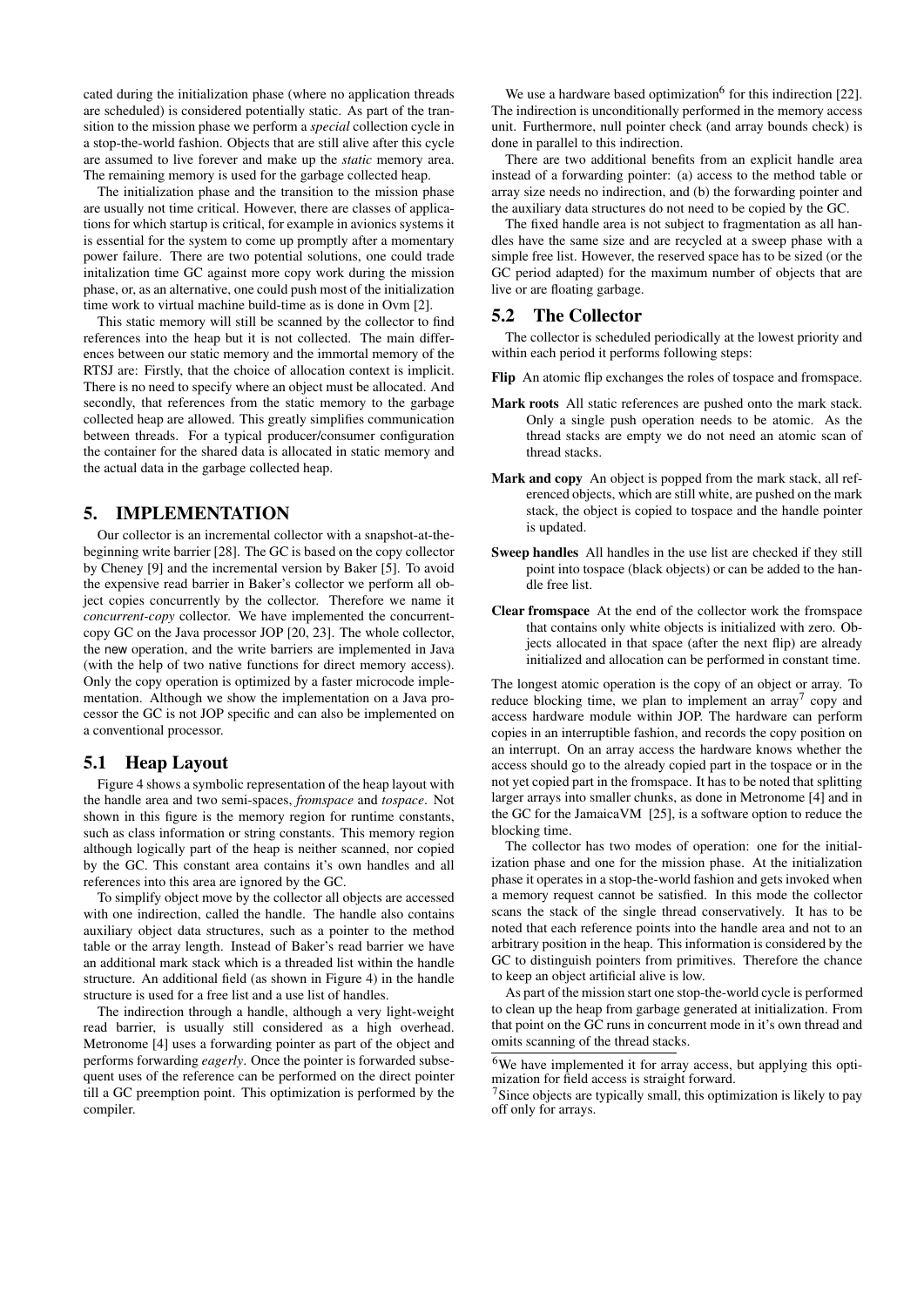

Figure 4: Heap layout with the handle area

}

## 5.3 The Mutator

The coordination between the mutator and the collector is performed within the new and newarray bytecodes and within write barriers for JVM bytecodes putfield and putstatic for reference fields, and bytecode aastore.

### *5.3.1 Allocation*

Objects are allocated black (in tospace). In non real-time collectors it is more common to allocate objects white. It is argued [10] that objects die young and the chances are high that the GC never needs to touch them. However, in the worst case no object that is created and becomes garbage during the GC cycle can be reclaimed. Those floating garbage will be reclaimed in the next GC cycle. Therefore, we do not benefit from the white allocation optimization in a real-time GC. Allocating a new object black has the benefit that those objects do not need to be copied. The same argument applies to the chosen write barrier. The following code shows our simple implementation of bytecode new:

```
synchronized (mutex) {
   // we allocate from the upper part
   allocPtr -= size;
   ref = getHandle(size);
    // mark as object
   Native.wrMem(IS_OBJ, ref+OFF_TYPE);
    // pointer to method table in the handle
   Native.wrMem(cons+CLASS_HEADR, ref+OFF_MTAB_ALEN);
}
```
As the old fromspace is cleared by the GC we do not need to initialize the new object and perform new in constant time. The methods Native.rdMem() and Native.wrMem() provide direct access to the main memory. Only those two native methods are necessary for an implementation of a GC in pure Java.

### *5.3.2 Write Barriers*

A snapshot-at-begin write barrier synchronizes the mutator with the collector on a reference store into a static field, an object field, or an array. The *to be overwritten* field is pushed on the mark stack

when it points to a white object. The following code shows the implementation of putfield for reference fields:

```
private static void f_putfield_ref(int ref, int val,
                                     int index) {
    if (ref==0) {
        throw new NullPointerException();
    }
    synchronized (GC.mutex) {
        // handle indirection
        ref = Native.rdMem(ref);
        // snapshot-at-beginning barrier
        int oldVal = Native.rdMem(ref+index);
        if (oldVal!=0 &&
            Native.rdMem(oldVal+GC.OFF_SPACE)!=GC.toSpace) {
            GC.push(oldVal);
        }
        Native.wrMem(val, ref+index);
    }
```
The shown code is part of a special class (com.jopdesign.sys.JVM) where Java bytecodes that are not directly implemented by JOP can be implemented in Java [20]. All putfield bytecodes are replaced by quick variants on class linking. During this step also putfield instructions for references and double-word length fields (double and long) are replaced by special bytecodes. Therefore, the code shows the special bytecode putfield\_ref.

### 6. EVALUATION

To evaluate our proposed real-time GC we execute a simple test application on JOP and measure the release time jitter of high priority threads. The test setup consists of JOP implemented in an Altera Cyclone FPGA clocked at 100 MHz. The main memory is a 1 MB SRAM with an access time of two clock cycles. JOP is configured with a 4 KB method cache (a special form of instruction cache) and a 128 entry stack cache. No additional data cache is used.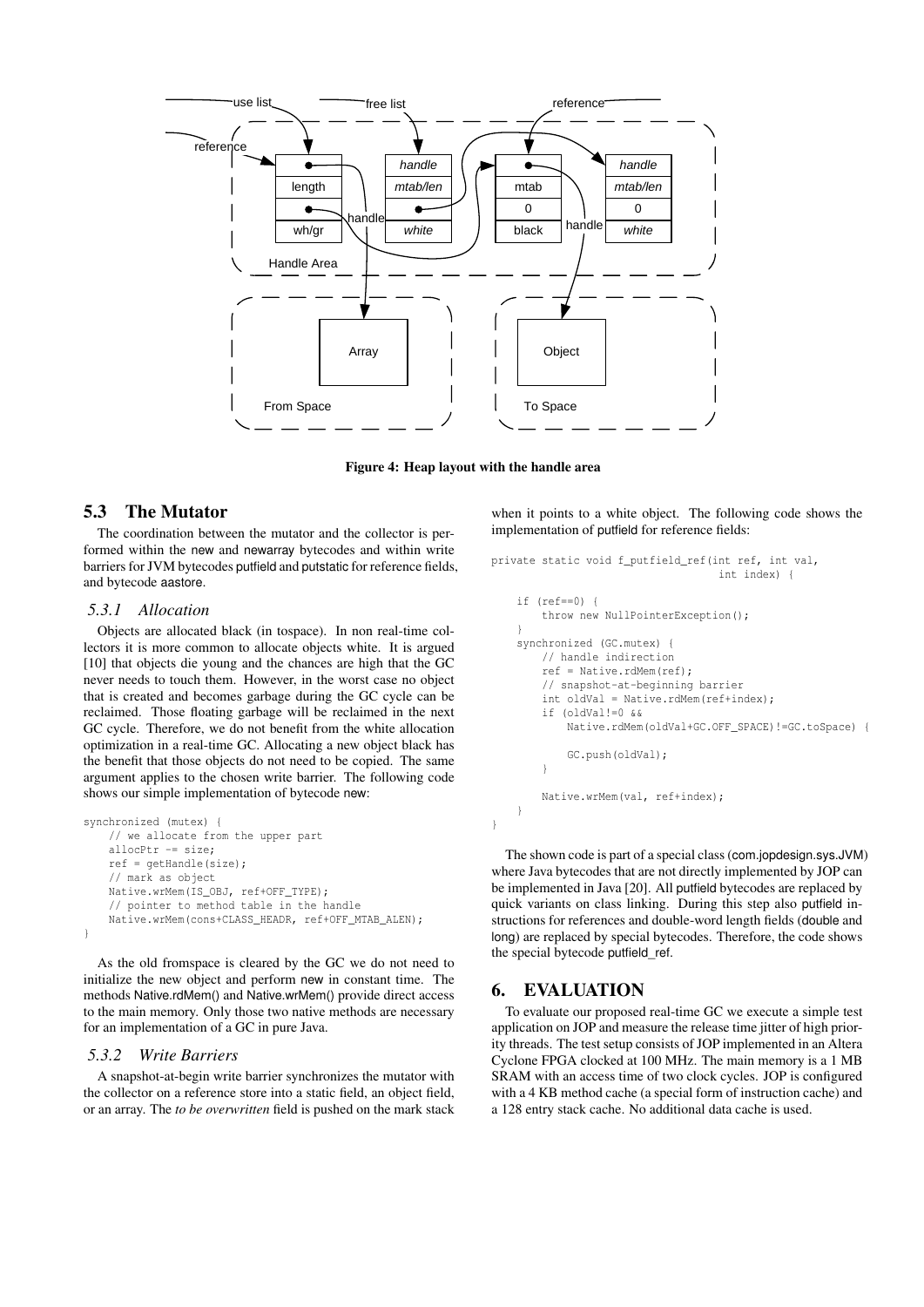```
public boolean run() {
    int t = Native.rdMem(Const.IO_US_CNT);
    if (!notFirst) {
        expected = t+period;notFirst = true;
    } else {
        int diff = t-expected;if (diff>max) max = diff;
        if (diff<min) min = diff;
        expected += period;
    }
    work();
    return true;
```
}

Figure 5: Measuring release time jitter

| Period                     | Jitter                 |
|----------------------------|------------------------|
| $200 \mu s$<br>$100 \mu s$ | $0 \mu s$<br>$0 \mu s$ |
| 50 $\mu$ s                 | $17 \mu s$             |

Table 1: Release jitter for a single thread

### 6.1 Measuring Release Jitter

Our main concern on garbage collection in real-time systems is the blocking time introduced by the GC due to atomic code sections. This blocking time will be seen as release time jitter on the real-time threads. Therefore we want to measure this jitter.

Figure 5 shows how we measure the jitter. Method run() is the main method of the real-time thread and executed on each periodic release. Within the real-time thread we have no notion about the start time of the thread. As a solution we measure the actual time on the first iteration and use this time as first release time. Each iteration the expected time, stored in the variable expected, is incremented by the period. In each iteration (except the first one) the actual time is compared with the expected time and the maximum value of the difference is recorded.

As noted before, we have no notion about the *correct* release times. We measure only relative to the first release. When the first release is delayed (due to some startup code or interference with a higher priority thread) we have a positive offset in expected. On an exact release in a later iteration the time difference will be negative (in diff). Therefore, we also record the minimum value for the difference between the actual time and the expected time. The maximum measured release jitter is the difference between max and min.

To provide a baseline we measure the release time jitter of a single real-time thread (plus an endless loop in the main method as an idle non-real-time background thread). No GC thread is scheduled. The code is similar to the code in in Figure 5. A stop condition is inserted that prints out the minimum and maximum time differences measured after 1 million iterations.

Table 1 shows the measured jitter for different thread periods. We observed no jitter for periods of 100 *µ*s and longer. At a period of 50 *µ*s the scheduler introduces a considerable amount of jitter. From this measurement we conclude that 100 *µ*s is the practical shortest period we can handle with our system. We will use this period for the high-priority real-time thread in the following measurement with an enabled GC.

| Thread                   |                  | Period Deadline  | Priority       |
|--------------------------|------------------|------------------|----------------|
| $\tau_{hf}$              | $100 \mu s$      | $100 \mu s$      | 5              |
| $\tau_p$                 | $1 \text{ ms}$   | $1 \text{ ms}$   | 4              |
| $\tau_c$                 | $10 \text{ ms}$  | $10 \text{ ms}$  | 3              |
|                          | $1000$ ms        | $100 \text{ ms}$ | $\mathfrak{D}$ |
| $\tau_{log}$ $\tau_{gc}$ | $200 \text{ ms}$ | $200 \text{ ms}$ |                |

Table 2: Thread properties of the test program

### 6.2 Measurements

The test application consisting of three real-time threads ( $\tau_{hf}$ ,  $\tau_p$ , and  $\tau_c$ ), one logging thread  $\tau_{log}$ , and the GC thread  $\tau_{gc}$ . All three real-time threads measure the difference between the expected release time and the actual release time (as shown in Figure 5). The minimum and maximum values are recorded and regularly printed to the console by the logging thread τ*log*. Table 2 shows the release parameters for the five threads. Priority is assigned deadline monotonic. Note that the GC thread has a shorter period than the logger thread, but a longer deadline. For our approach to work correctly the GC thread *must* have the lowest priority. Therefore all other threads with a longer period than the GC thread must be assigned a shorter deadline.

Thread  $\tau_{hf}$  represents a high-frequency thread without dynamic memory allocation. This thread should observe minimal disturbance by the GC thread.

The threads  $\tau_p$  and  $\tau_c$  represent a producer/consumer pair that uses dynamically allocated memory for communication. The producer appends the data at a frequency of 1 kHz to a simple list. The consumer thread runs at 100 Hz and processes all currently available data in the list and removes them from the list. The consumer will process between 9 and 11 elements (depending on the execution time of the consumer and the thread phasing).

It has to be noted that this simple and common communication pattern cannot be implemented with the scoped memory model of the RTSJ. First, to use a scope for communication, we have to keep the scope alive with a *wedge* thread [15] when data is added by the producer. We would need to notify this wedge thread by the consumer when all data is consumed. However, there is no single instant available where we can *guarantee* that the list is empty. A possible solution for this problem is described in [15] as *handoff* pattern. The pattern is similar to double buffering, but with an explicit copy of the data. The elegance of a simple list as buffer queue between the producer and the consumer is lost.

Thread  $\tau_{log}$  is not part of the real-time systems simulated application code. Its purpose is to print the minimum and maximum differences between the measured and expected release times (see former section) of threads  $\tau_{hf}$  and  $\tau_p$  to the console periodically.

Thread  $\tau_{gc}$  is a standard periodic real-time thread executing the GC logic. The GC thread period was chosen quite short in that example. A period in the range of seconds would be enough for the memory allocation by  $\tau_p$ . However, to stress the interference between the GC thread and the application threads we artificially shortened the period.

As a first experiment we run only  $\tau_{hf}$  and the logging thread  $\tau_{log}$ to measure jitter introduced by the scheduler. The maximum jitter observed for  $\tau_{hf}$  is 7  $\mu$ s – the blocking time of the scheduler.

In the second experiment we run all threads except the GC thread. For the first 4 seconds we measure a maximum jitter of 14 *µ*s for thread  $\tau_{hf}$ . After those 4 seconds the heap is full and GC is necessary. In that case the GC behaves in a stop-the-world fashion. When a new object request cannot be fulfilled the GC logic is exe-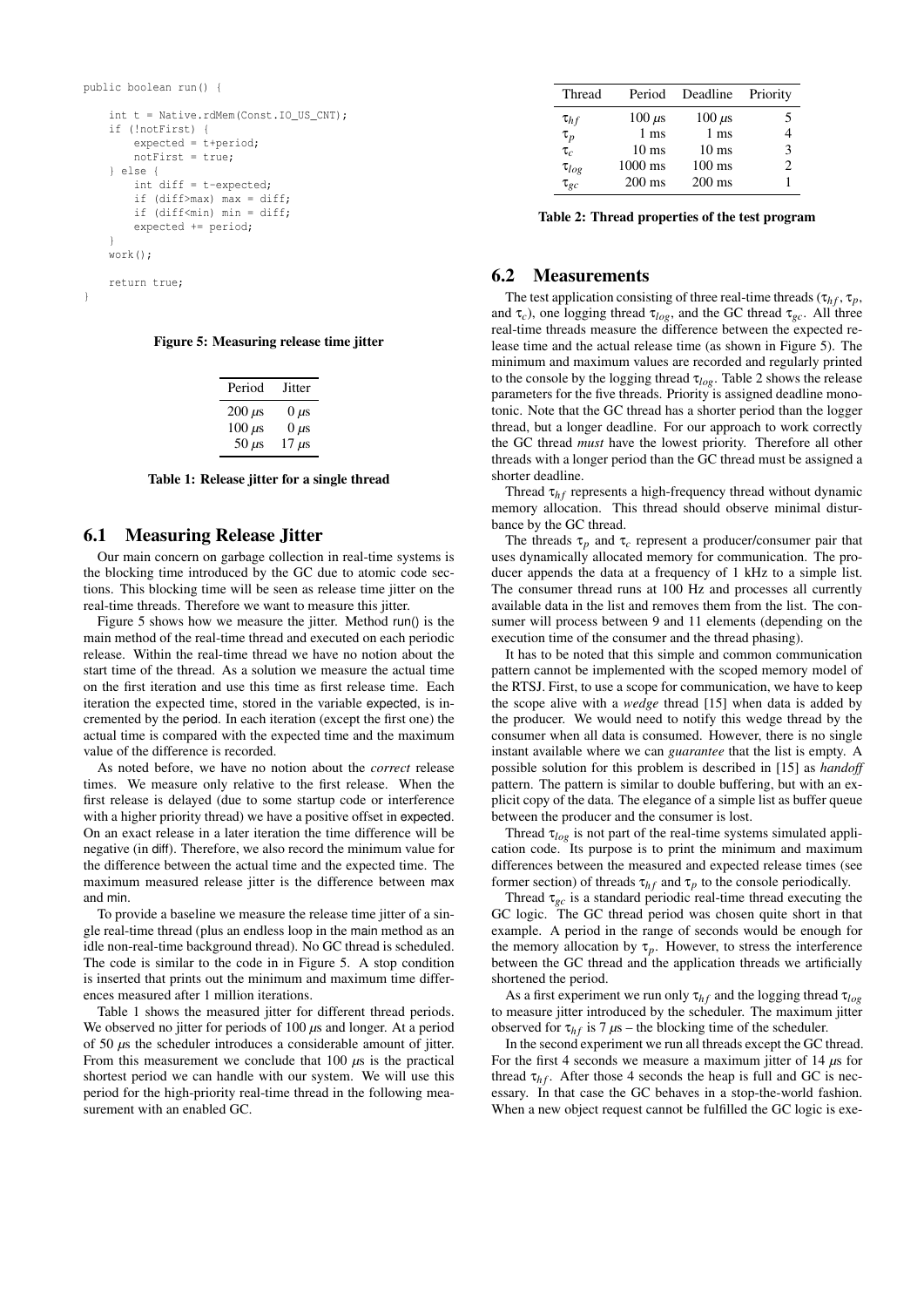| <b>Threads</b>                                     | <b>Jitter</b> |
|----------------------------------------------------|---------------|
| $\tau_{hf}$                                        | $0 \mu s$     |
| $\tau_{hf}, \tau_{log}$                            | $7 \mu s$     |
| $\tau_{hf}, \tau_{log}, \tau_p, \tau_c$            | $14 \mu s$    |
| $\tau_{hf}, \tau_{log}, \tau_p, \tau_c, \tau_{gc}$ | $54 \mu s$    |

Table 3: Jitter measured on a 100 MHz processor for the high priority thread in different configurations

cuted in the context of the allocating thread. As the bytecode new is itself in an atomic region the application is blocked until the GC finishes. Furthermore, the GC performs a conservative scan of all thread stacks. We measure a release delay of 63 ms for all threads due to the blocking during the full collection cycle. From that measurement we can conclude for the sample application and the available main memory: (a) the measured maximum period of the GC thread is in the range of 4 seconds; (b) the estimated execution time for one GC cycle is 63 ms. It has to be noted that measurement is not a substitution for static timing analysis. Providing WCET estimates for a GC cycle is a challenge for future work.

In our final experiment we enabled all threads. The GC is scheduled periodically at 200 ms as the lowest priority thread – the scenario we argue for. The GC logic is set into the concurrent mode on mission start. In this mode the thread stacks are not scanned for roots. Furthermore when an allocation request cannot be fulfilled the application is stopped. This radical stop is intended for testing. In a more tolerant implementation either a out-of-memory exception can be thrown or the requesting thread has to be blocked, it's thread stack scanned and released when the GC has finished it's cycle.

We ran the experiment for several hours and recorded the maximum release jitter of the real-time threads. For this test we used slightly different periods (prime numbers) to avoid the regular phasing of the threads. The harmonic relation of the original periods can lead to too optimistic measurements. The applications never ran out of memory. The maximum jitter observed for the high priority task τ*h f* was 54 *µ*s. The maximum jitter for task τ*<sup>p</sup>* was 108 *µ*s. This higher value on  $\tau_p$  is expected as the execution interferes with the execution of the higher priority task  $\tau_{hf}$ .

# 6.3 Discussion

With our measurements we have shown that quite short blocking times are achievable. Scheduling introduces a blocking time of about 7–14  $\mu$ s and the GC adds another 40  $\mu$ s resulting in a maximum jitter of the highest priority thread of 54  $\mu$ s. In our first implementation we performed the object copy in pure Java, resulting in blocking times around 200 *µ*s. To speedup the copy we moved this function to microcode. However, the microcoded *memcpy* still needs 18 cycles per 32-bit word copy. Direct support in hardware can lead to a copy time of 4–5 clock cycles per word.

The maximum blocking time of 54  $\mu$ s on a 100 MHz processor is less than blocking times reported for other solutions.

Although we measured a low blocking time in our experiment we think there is room for improvements. As a first enhancement we will implement a hardware *memcpy* in the memory unit of JOP to reduce the blocking time. However, for very large arrays the resulting blocking time may still be too large. A common solution is to break up arrays into smaller chunks sometimes called Arraylets [4]. However, this comes at a more complex array access with a higher cost.

As we are running our GC on a soft-core Java processor our de-

sign space is larger and we can consider implementing a function unit that supports incremental copy. This copy unit will be integrated with the array (field) access unit. On a timer interrupt (for a scheduling decision) the memory copy will also be interrupted and the application thread can run. The copy/access unit remembers the copy position and will redirect the array/field access either to fromspace or to tospace.

Another option is a full hardware implementation of the GC. The proposed algorithm is not very complex and should result in a not too complex hardware. However, this design direction should be carefully evaluated against a way simpler parallel solution: running the GC on one CPU of a chip multiprocessor version of JOP.

### 7. CONCLUSION

In this paper we have presented a real-time garbage collector for safety critical Java. Our collector is scheduled as a normal real-time thread and, according to it's deadline, assigned the lowest priority in the system. The restrictions from the SCJ programming model and the low priority result in two advantages: (a) avoidance of stack root scanning and (b) short blocking time of high priority threads. We have implemented the proposed GC on the Java processor JOP. At 100 MHz we measured 40 *µ*s maximum blocking time introduced by the GC thread.

As future work we plan to implement the presented GC in Ovm [2] for a safety critical Heaplet. A critical operation for a concurrent, compacting GC is the atomic copy of large arrays. We consider to extend JOP with a copy unit that can be interrupted. This unit is integrated with the array access unit and will redirect the access to either fromspace or tospace depending on the array index and the value of the copy pointer.

#### *Acknowledgments.*

We thank the JTRES reviewers for their helpful comments. This work is supported in part by NSF grants 501 1398-1086 and 501 1398-1600.

### 8. REFERENCES

- [1] Chris Andreae, Yvonne Coady, Celina Gibbs, James Noble, Jan Vitek, and Tian Zhao. Scoped Types and Aspects for Real-Time Java. In *Proceedings of the European Conference on Object-Oriented Programming (ECOOP 2006)*, pages 124–147, Nantes, France, July 2006. Springer.
- [2] Austin Armbuster, Jason Baker, Antonio Cunei, David Holmes, Chapman Flack, Filip Pizlo, Edward Pla, Marek Prochazka, and Jan Vitek. A Real-time Java virtual machine with applications in avionics. *ACM Transactions in Embedded Computing Systems (TECS) (to appear)*, 2007.
- [3] N. C. Audsley, A. Burns, M. F. Richardson, and A. J. Wellings. Hard real-time scheduling: The deadline monotonic approach. In *Proceedings 8th IEEE Workshop on Real-Time Operating Systems and Software*, Atalanta, 1991.
- [4] David F. Bacon, Perry Chang, and V.T. Rajan. A real-time garbage collector with low overhead and consistent utilization. In *Conference Record of the ACM Symposium on Principles of Programming Languages*, pages 285–298, New Orleans, Louisiana, January 2003.
- [5] Henry G. Baker. List processing in real time on a serial computer. *Commun. ACM*, 21(4):280–294, 1978.
- [6] Jason Baker, Antonio Cunei, Filip Pizlo, and Jan Vitek. Accurate garbage collection in uncooperative environments with lazy pointer stacks. In *International Conference on Compiler Construction (CC)*, 2007.